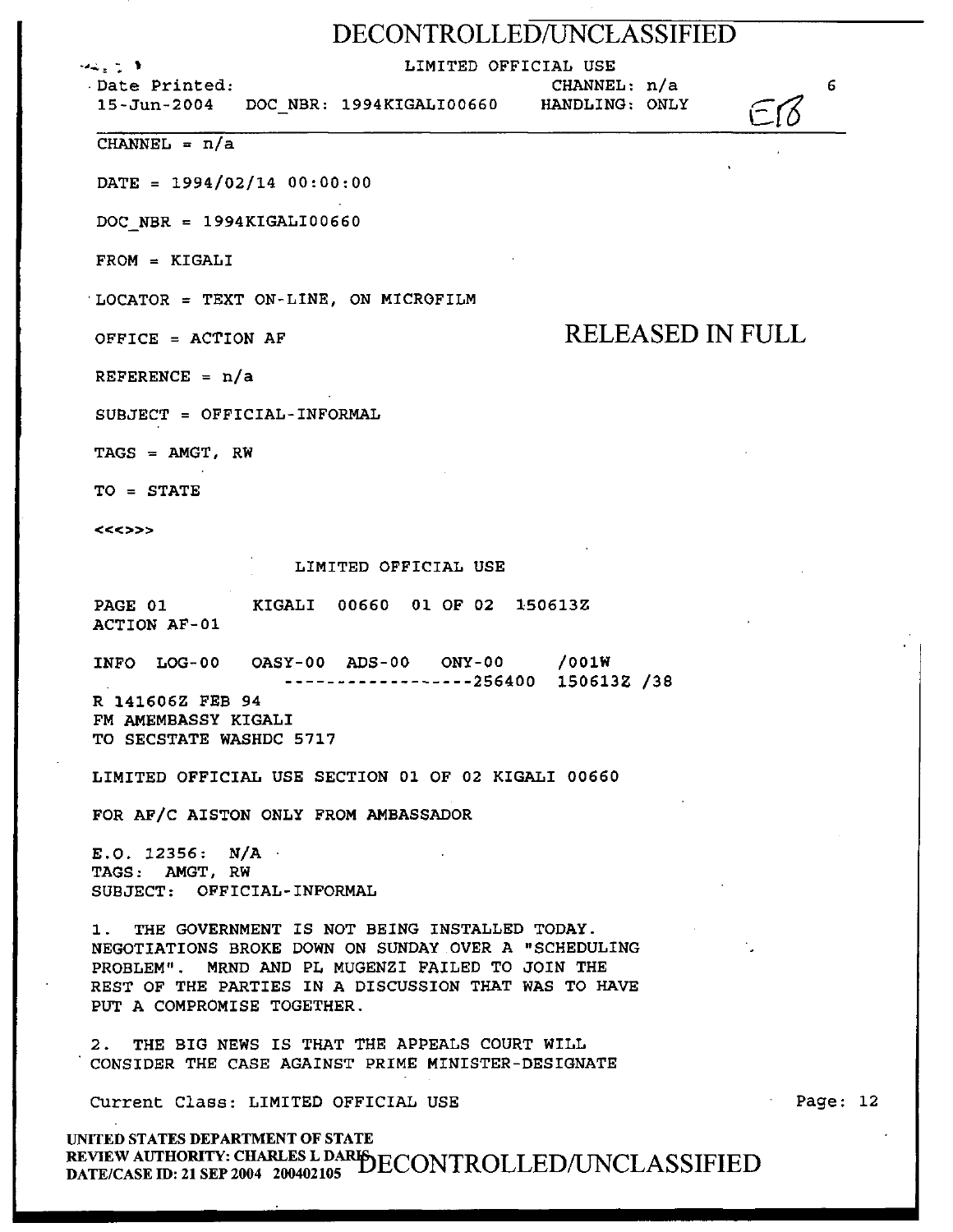# DECONTROLLED/UNCLASSIFU

;...\_.,. io ' Date Printed:<br>15-Jun-2004 DOC\_NBR: 1994KIGALI00660

CHANNEL: n/a HANDLING: ONLY

TWAGIRAMUNGU. THIS MORNING'S HEARING WAS REMITTED TO THIS AFTERNOON BECAUSE OF THE PRIME MINISTER-DESIGNATE'S OBJECTIONS TO ONE OF THE SITTING JUDGES.

### 3. WE MIGHT SEE SOME FORWARD PROGRESS ONCE THIS LIMITED OFFICIAL USE

### LIMITED OFFICIAL USE

PAGE 02 KIGALI 00660 01 OF 02 150613Z TRIAL DATE IS PASSED. THE TANZANIAN FACILITATOR AND SPECIAL REPRESENTATIVE OF THE SECRETARY GENERAL BOOH BOOH ARE IN MEETINGS WITH PARTIES ALL DAY.

4. I SENT AN 0-I TO OFDA NAN BORDEN IN ADDIS ABABA AND FAXED YOU A COPY. YOU MIGHT CHECK WITH HER OFFICE AFTER SHE RETURNS TO SEE IF SHE DID INDEED GET THE MESSAGE. I DID NOT REACH HER BY PHONE AS I HAD· HOPED.

5. I HAVE ASKED DONOR CHIEFS OF MISSIONS TO JOIN ME FOR A DISCUSSION ON DEMOBILIZATION TOMORROW. HOPEFULLY, WE MAY HAVE A CLEARER IDEA OF POSSIBLE COMPROMISES BETWEEN UNDP AND WORLD BANK APPROACHES AT THE CONCLUSION OF THAT MEETING.

6. I WILL TRY TO ELICIT SOME SENSE OF DONORS• COMMITMENT TO DEMOBILIZATION (STATE 036086) , BUT SO FAR HAVE NOT BEEN ABLE TO GET ANYONE TO BE EXPLICIT. EVEN THE EEC NOTES THAT, THOUGH IT HAS A MASSIVE AMOUNT OF MONEY AVAILABLE, IT WILL DEPEND ON ITS DISCUSSIONS WITH THE GOVERNMENT AS TO WHAT MONEY GOES TO DEMOBILIZATION AND WHAT GOES TO OTHER PROJECTS.

7. IF WE DO NOT GET A GOVERNMENT SOON, I THINK THE ROUND TABLE WILL BE USELESS. SHOULD THE UNDP PERSIST IN HOLDING IT, I BELIEVE WE SHOULD NOT ATTEND. THIS WOULD SEND THE APPROPRIATE SIGNAL TO ALL PARTIES HERE. THIS IS A SENTIMENT SHARED BY OTHER BILATERAL CHIEFS OF MISSION.

### LIMITED OFFICIAL USE

#### LIMITED OFFICIAL USE

PAGE 03 KIGALI 00660 01 OF 02 150613Z 8. SHOULD THE GOVERNMENT BE ESTABLISHED THIS WEEK AND APPROPRIATE DECISIONS TAKEN REGARDING THE ECONOMIC FUTURE, THEN THE ROUND TABLE BECOMES THE

Current Class: LIMITED OFFICIAL USE

Page: 13

6

### DECONTROLLED/UNCLASSIFIED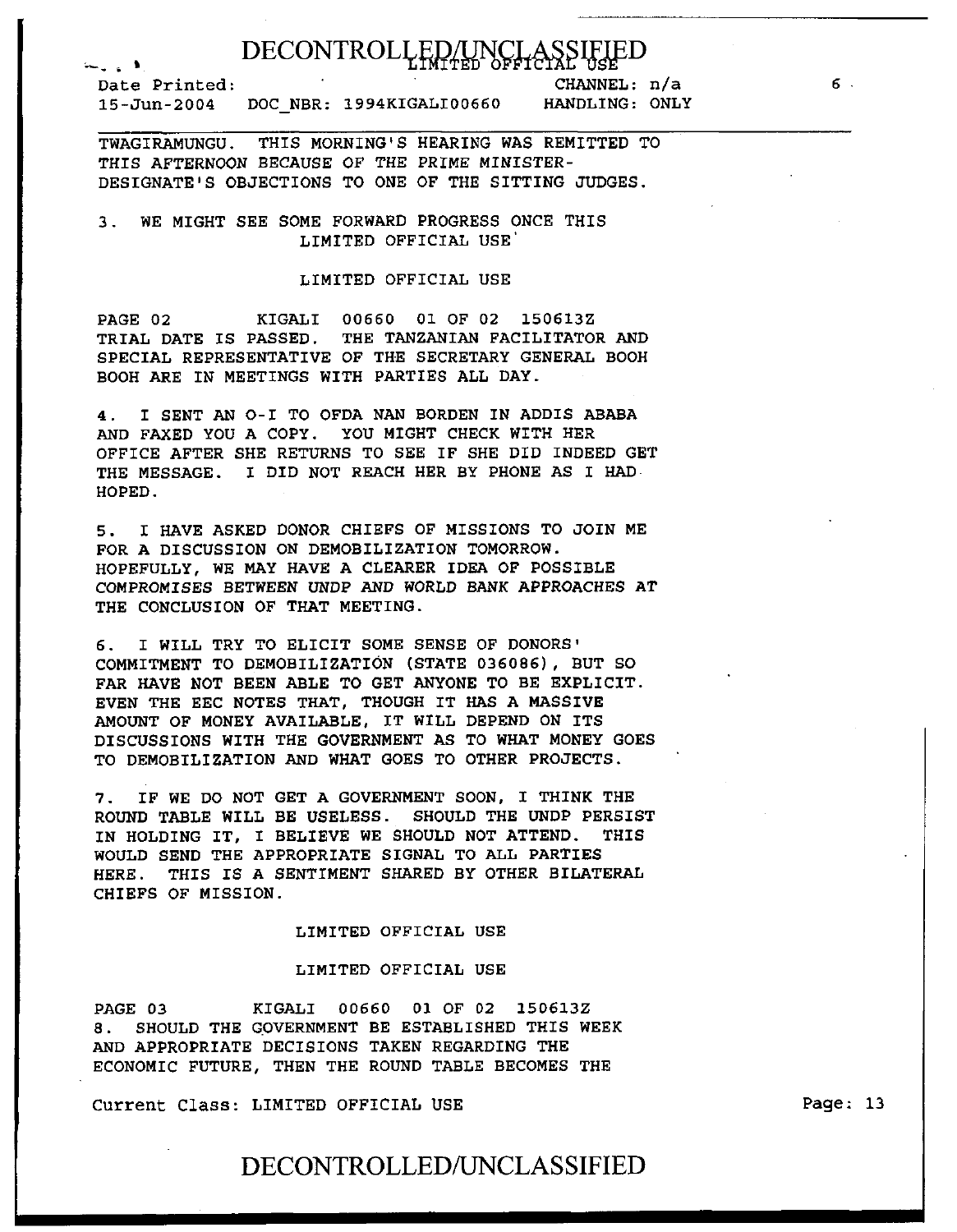# DECONTROILLED/UNCLASSIFJED

Date Printed: 15-Jun-2004 DOC NBR: 1994KIGALI00660

CHANNEL: n/a HANDLING: ONLY

MOST CRITICAL EXERCISE IN TURNING OUR EMPHASES FROM HUMANITARIAN FIRST AID INTO RECONSTRUCTION AND DEVELOPMENT. AS YOU KNOW, OUR APPROACH HERE EMPHASIZES THE INTEGRATION OF THE ASSISTANCE PROGRAM TO OUR BASIC WORKPLAN. OUR APPROACH TO RECONSTRUCTION AND ESTABLISHMENT OF PEACE HAS STRONG POLITICAL AS WELL AS ECONOMIC DIMENSIONS. I BELIEVE THAT IT CRITICAL THAT WE HAVE BOTH EMBASSY AND AID REPRESENTATION IN GENEVA.

9. IF THE POLITICAL SITUATION PERMITS, I SHOULD GO. IF I NEED TO STAY HERE BECAUSE OF EMERGING POLITICAL DIFFICULTIES, THEN JOYCE SHOULD GO. MY PRESENCE HAS THE ADDED BENEFIT OF PROVIDING CONTINUITY BEYOND THE SUMMER FOR OUR PARTICIPANTS AT THE CONFERENCE. YOU WILL BE SHORTLY SEEING AN OPEN CHANNEL CABLE TO THIS EFFECT, BUT I WANTED YOU TO KNOW HOW WE SAW THE SITUATION.

10. JOYCE IS BACK FROM GOOD CONSULTATIONS IN KAMPALA. HER TRIP WAS HELPFUL IN SHARING ON REFUGEE ISSUES AND THE LARGER POLITICAL CLIMATE. IT LOOKS LIKE MORE RWANDAN REFUGEES IN UGANDA ARE PACKING UP THEIR BAGS AND GETTING READY TO RETURN HOME. ESTABLISHING A GOVERNMENT HERE IS ONLY A BEGINNING ON AN APPROACH TO THIS PROBLEM. WE CAN EXPECT CONTINUING PRESSURE FROM EXILED POPULATIONS TO BE RAPIDLY INTEGRATED INTO A COUNTRY WHICH IS STILL LIMITED OFFICIAL USE

### LIMITED OFFICIAL USE

PAGE 04 KIGALI 00660 01 OF 02 150613Z DECIMATED BY THE EFFECTS OF WAR. HAVING THEIR OWN PEOPLE AT THE HELM OF DECISION-MAKING PROCESSES, WILL MAKE IT ALL THE MORE DIFFICULT FOR REFUGEES TO ACCEPT DELAYS IN THIS PROCESS.

11. I TRUST BY THIS TIME THAT YOU ARE UNTHAWED AND BACK AT WORK AND THAT THESE QUICK THOUGHTS WILL HELP

#### LIMITED OFFICIAL USE

NNNN

### LIMITED OFFICIAL USE

PAGE 01 ACTION AF-01 KIGALI 00660 02 OF 02 150613Z

Current Class: LIMITED OFFICIAL USE

Page: 14

### DECONTROLLED/UNCLASSIFIED

*6*